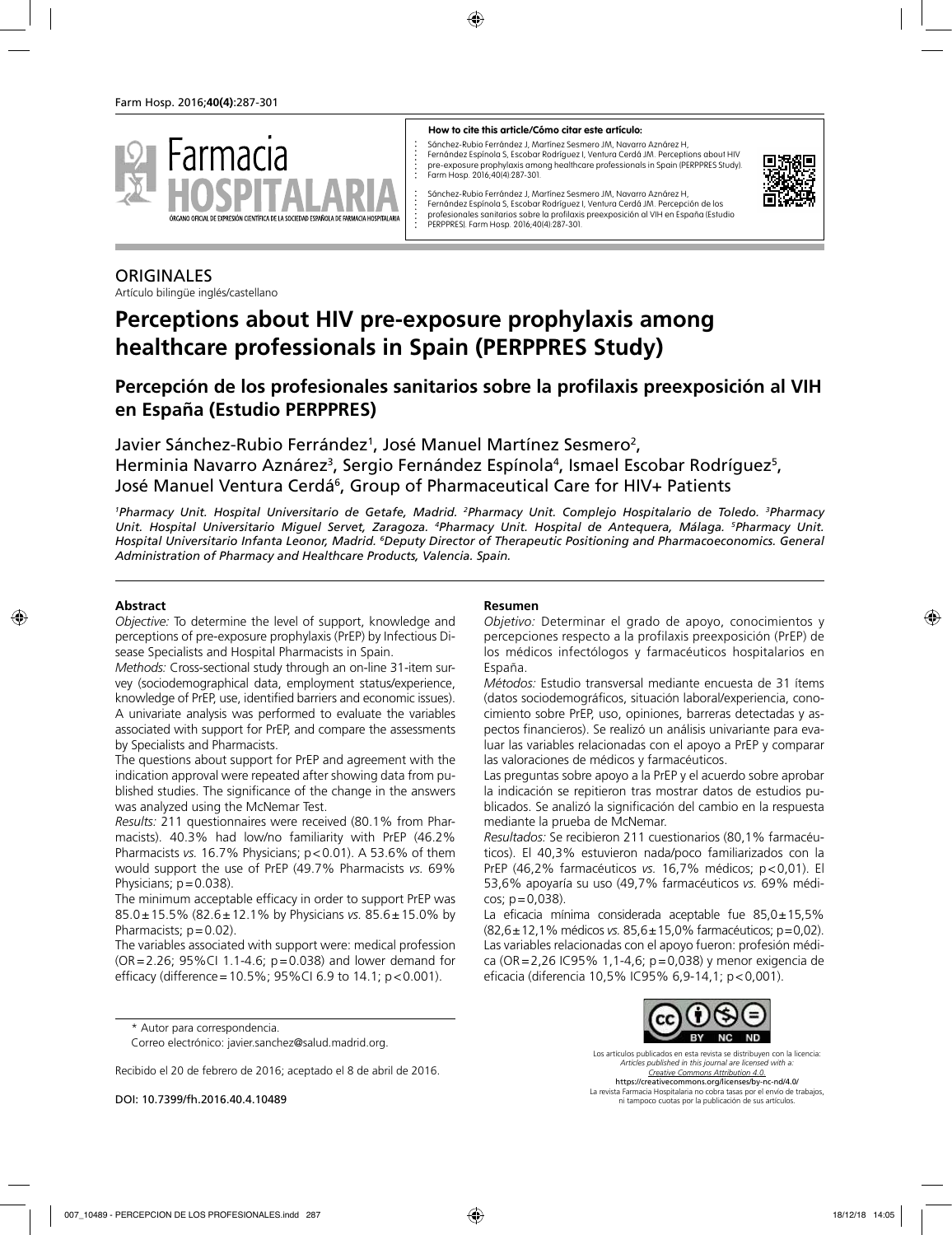After receiving the information, there was an increase in their support for use and indication approval. Most participants (81.5%) did not support its reimbursement.

The main barriers identified were: an increase in risk behaviour (24.1%), increase in sexually transmitted diseases (19.0%), resistance (16.6%) and cost (16.0%).

*Conclusions:* More than half of participants were familiar with PrEP. The majority of them would support its use and the approval of the indication, but would not reimburse it. The use of PrEP in real practice is currently low.

**KEYWORDS**

Pre-exposure prophylaxis; HIV; Spain

Farm Hosp. 2016;**40(4)**:287-301

## **Contribution to Scientific Literature**

The PERPRESS Study has evaluated for the first time in our country the knowledge and perception of Physicians and Pharmacists about the HIV Pre-Exposure Prophylaxis.

The outcomes obtained indicate that a high proportion of professionals would support the use of this strategy, but there are still doubts about its impact on high-risk behaviours, the development of sexually transmitted conditions and resistances, as well about its reimbursement, which will require real-practice data.

## **Introduction**

Infection by the Human Immunodeficiency Virus (HIV) is still a major health problem in our country. The most recent data on epidemiological monitoring for HIV and AIDS in Spain state that, regardless of the efforts made, there is still a high rate of newly diagnosed patients. Thus, there were 7.25 cases per 100,000 inhabitants in 2014, above the mean rate in the European Union and Western European countries.

The main transmission way is sexual, particularly among men who have sex with men (MSM). For this reason, without excluding other ways of transmission, it will be necessary to implement and reinforce effective actions to prevent the transmission through this way, adapting them to the circumstances<sup>1</sup>.

The "Pre-exposure Prophylaxis" (PrEP) consists in the administration of antiretroviral drugs to non-infected individuals who present high exposure or risk of infection.

The concept of prophylaxis in order to reduce the risk of an infectious disease is well established; an example would be the chemoprophylaxis for malaria in travellers. The idea that PrEP could reduce the risk of HIV was based on the prevention of mother-to-child transmission of HIV through antiretroviral prophylaxis, and on the studies conducted on primates that showed that PrEP offered partial or complete protection against the infection<sup>2</sup>. Tras recibir la información, aumentaron el apoyo al uso y la aprobación. El 81,5% no apoyaron la financiación.

Las principales barreras señaladas fueron: aumento de conductas de riesgo (24,1%), aumento de enfermedades de transmisión sexual (19,0%), resistencias (16,6%) y coste (16,0%).

*Conclusiones:* Más de la mitad de los encuestados estaban familiarizados con la PrEP. La mayoría apoyaría su uso y la aprobación de la indicación, pero no la financiaría. El uso en la práctica real de la PrEP es escaso en la actualidad.

**PALABRAS CLAVE**

Profilaxis preexposición; VIH; España

Farm Hosp. 2016;**40(4)**:287-301

The proof of concept test was obtained by evaluating the efficacy of the tenofovir 1% vaginal gel. However, regardless of the positive outcomes of the CAPRISA0043 clinical trial, two subsequent studies did not confirm the efficacy of the gel in reducing the rate of transmission<sup>4,5</sup>.

Regarding the use of oral agents, clinical trials have been conducted mostly with daily administration of tenofovir/emtricitabine (TDF/FTC), though there are also studies on the administration of tenofovir only or the pericoital use of TDF/FTC. The reduction of the relative risk of transmission in these studies has ranged from 6 to 92%<sup>6</sup>. However, outcomes have been more consistent among patients with high levels of adherence<sup>7</sup>, and therefore PrEP has become a strategy of great interest in the future fight against HIV infection.

However, PrEP implementation has just started, or is still under consideration; for the time being, until the EMA (European Medicines Agency) completes its evaluation, this use of antiretroviral medication has not been approved in our country. The future implementation of this type of prevention measures will undoubtedly require setting up an adequate care structure, with the collaboration of different healthcare agents.

The objective of the present study is to determine the current level of support, knowledge and perceptions about PrEP by Infectious Disease Specialists and Hospital Pharmacists in Spain.

#### **Methods**

A cross-sectional study was designed, using an anonymous "on-line" survey through the "Google Drive®" tool, including 31 items regarding sociodemographical data, employment status / experience, level of knowledge about PrEP, use, opinions, barriers detected for its implementation, and economic aspects. The survey was based on that conduced by Yoong D *et col*<sup>8</sup> , and included dichotomous, multiple choice, and Likert-type questions (1=no agreement, and 5=high agreement). The questions asked are shown in Table 1. All questions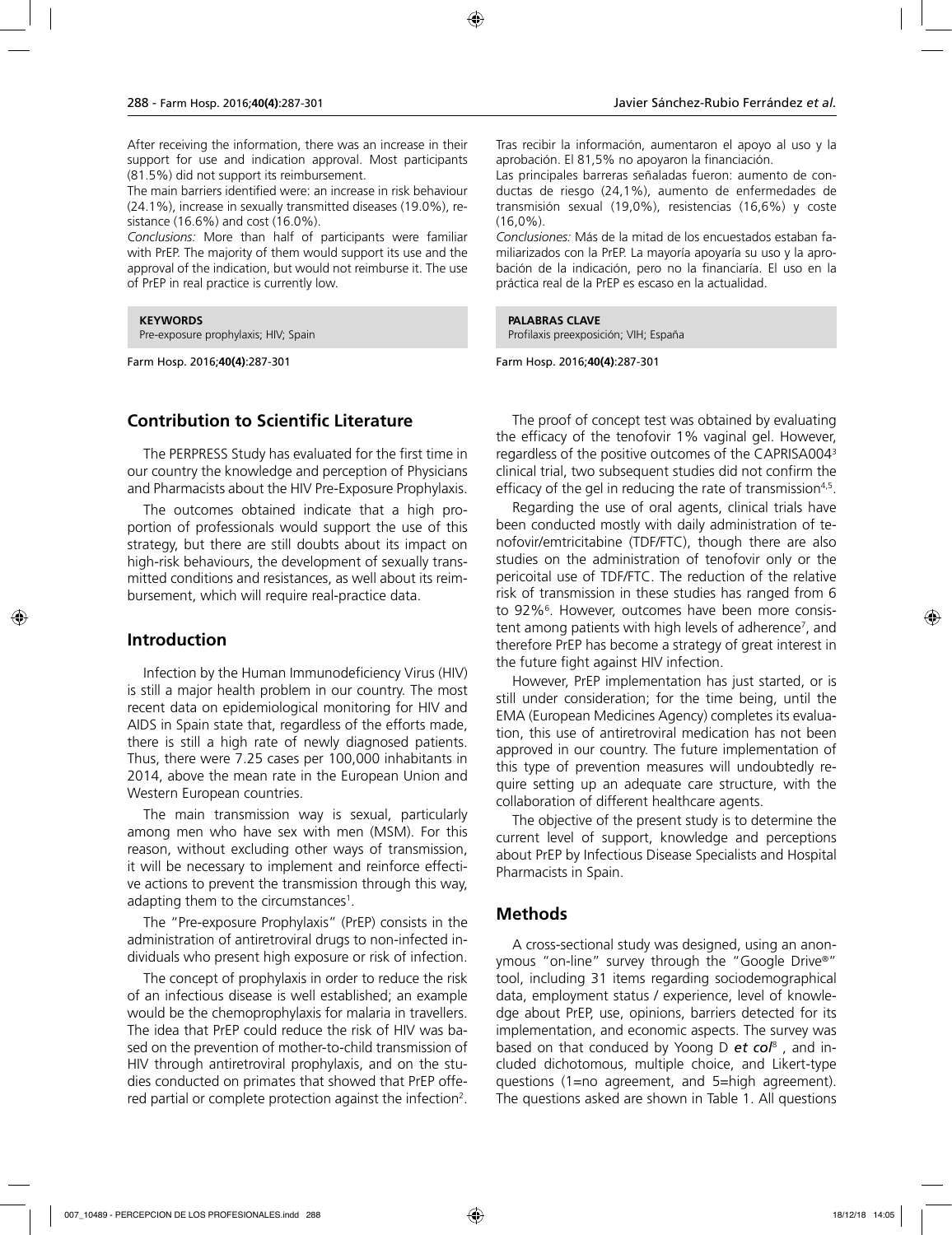**Table 1.** *Model of survey used in the study.*

1) 1How old are you?

2) In which Autonomous Community do you live?

- 3) Are you a Physician or a Pharmacist?
- 4) How long have you been working in HIV patient management?
- 5) What is your gender?
- 6) Which of the following better describes your current employment status?

7) Please state your level of agreement with this statement: I consider myself a professional with specialized knowledge regarding HIV+ patient management. Please assign a score from 1 (no agreement) to 5 (complete agreement).

PrEP (PRE-EXPOSURE Prophylaxis) is a biomedical intervention against HIV in which HIV NEGATIVE persons will take medications against HIV in order to prevent the infection. PrEP is initiated BEFORE EXPOSURE TO HIV.

- 8) To what extent are you familiar with Pre-Exposure Prophylaxis in the HIV setting? Please assign a score from 1 (no familiarity) to 5 (high familiarity).
- 9) Have you been asked about PrEP by any health system user during the past year?
- 10) Have you ever suggested the use of PrEP?
- 11) Have you dispensed / prescribed drugs to be used in PrEP outside the clinical trial setting?
- 12) Do you know any patients in Spain who have used it?
- 13) With your current knowledge about PrEP, would you support its use in individuals with behaviours entailing a high-risk of HIV infection?
- 14) What is the minimum efficacy % that you would accept in order to consider the use of PrEP in HIV negative persons was reasonable?
- 15) Do you think that the regulatory authorities should APPROVE the indication for use of PrEP in our country?
- 16) Considering that the use of daily tenofovir/emtricitabine amounts to 364 to 410€/month, do you think that the health authorities should REIMBURSE the indication of the use of PrEP in our country?

PrEP efficacy has been evaluated in clinical trials, where it has demonstrated partial protection against the infection; outcomes have been improved in adherent patients. On July, 2012, Truvada (emtricitabine+tenofovir) received FDA approval for this use. Taking into account the outcomes of the main studies that appear below:

| Study                   | Population                    | Intervention            | <b>Overall Risk</b><br>Reduction | <b>Risk Reduction in</b><br><b>Adherent Patients</b> |
|-------------------------|-------------------------------|-------------------------|----------------------------------|------------------------------------------------------|
| <b>PROUD</b>            | <b>MSM</b>                    | Daily oral TDF/FTC      | 86%<br>(CI 95%; 58-96%)          | N/A                                                  |
| <b>IPERGAY</b>          | <b>MSM</b>                    | Pericoital oral TDF/FTC | 86%<br>(CI 95%; 40-99%)          | N/A                                                  |
| <b>iPrEX</b>            | MSM and transgender           | Daily oral TDF/FTC      | 44%<br>CI 95%; 15-63%)           | 92%                                                  |
| Partners PrEP           | Heterosexual                  | Daily oral TDF/FTC      | 75%<br>(CI 95%; 55-87%)          | 90%                                                  |
|                         | serodiscordant couples        | Daily oral TDF          | 67%<br>CI 95%; 44-81%)           | 86%                                                  |
| TDF <sub>2</sub>        | Heterosexual men and<br>women | Daily oral TDF/FTC      | 62%<br>(CI 95%; 17-78%)          | 78%                                                  |
| Bangkok Tenofovir Study | Parenteral drug users         | Daily oral TDF          | 49%<br>(CI 95%; 10-72%)          | 70%                                                  |
| FEM-PrEP                | Women                         | Daily oral TDF/FTC      | 6%<br>(CI 95%; -52;41%)          | N/A                                                  |
| <b>VOICE</b>            | Women                         | Daily TDF gel           | 15%<br>(CI 95%; 20;40%)          | 66%                                                  |
| CAPRISA004              | Women                         | Pericoital TDF gel      | 39%<br>(CI 95%; -6-60%           | 74%                                                  |

 $N/A = Not available$ .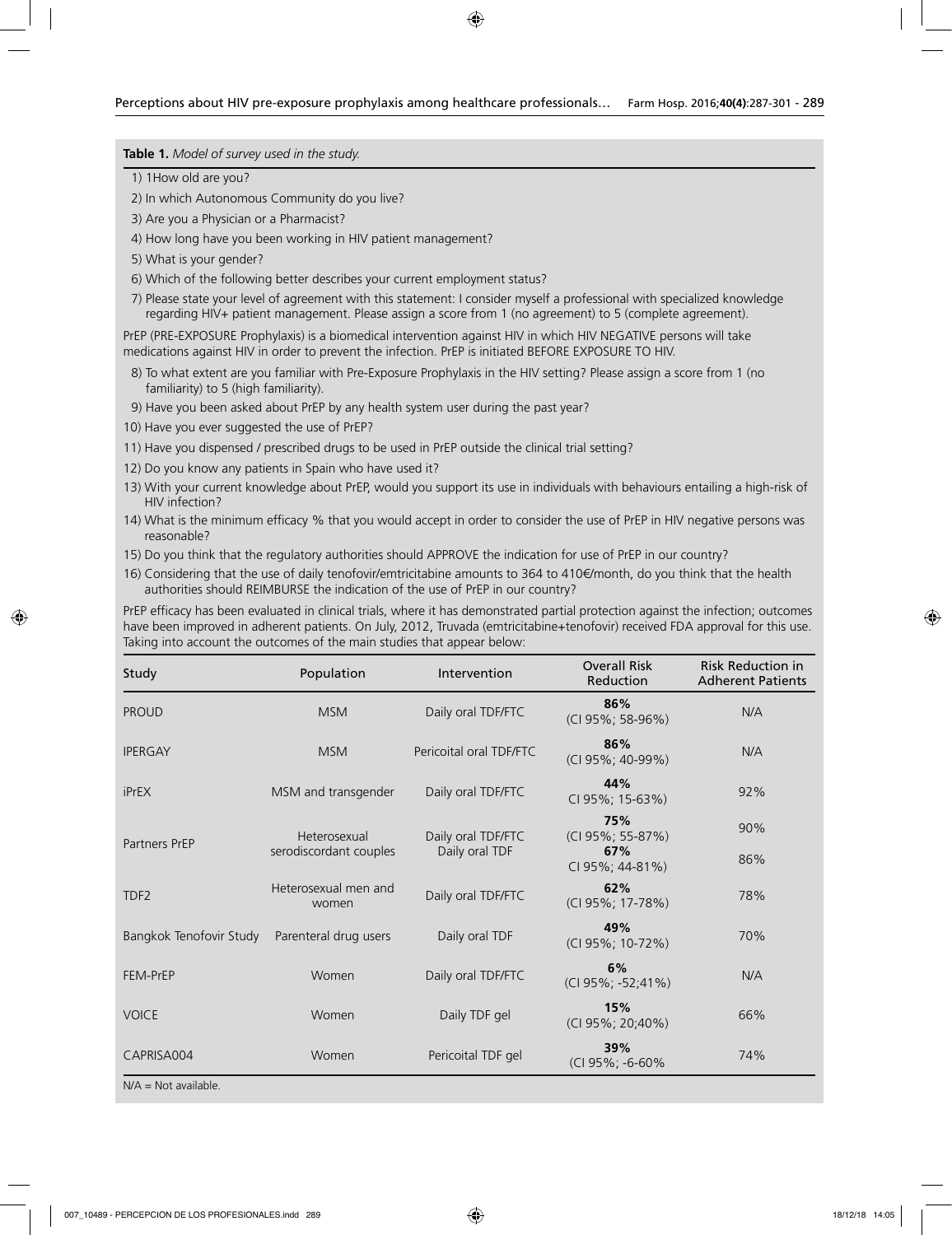#### **Table 1** *(cont)***.** *Model of survey used in the study.*

17) Would you support the use of PrEP for individuals at high risk of HIV infection?

- 18) Do you think that the health authorities should APPROVE the indication for use of PrEP in our country?
- 19) Do you think that the health authorities should REIMBURSE the indication for use of PrEP in our country?
- 20) In a hypothetical scenario of approval of PrEP use, which do you think would be the best setting for PrEP dispensing?
- 21) Do you think that PrEP dispensing from the Hospital Pharmacy Units would be feasible with current resources?
- 22) Please state your level of agreement with the following statements;  $(1 = no$  agreement, to  $5 = high$  agreement).
	- PrEP is an interesting prevention strategy, and should be widely available as soon as possible.
	- A widespread use of PrEP can reduce the incidence of HIV infections among the population.
	- PrEP can lead to a medicalization of HIV prevention, and reduce the attention paid to other important prevention strategies.
	- The benefit/risk ratio of PrEP is not adequate.
	- Resources should be assigned to PrEP research.
	- PrEP use should be paid for by the user.
	- PrEP is a cost-effective strategy.

23) Which concerns / barriers do you find more relevant for the use of PrEP? (Choose three.)

- Low level of protection.
- Risk of developing resistances.
- Adverse effects and their severity.
- Potential increase in risk behaviours.
- Adherence to medication.
- Adherence to clinical follow-up.
- Cost / Source of funding.
- Increase in Sexually Transmitted Diseases.
- Lack of real-use data.
- Lack of time for education / determining adherence.
- 24) Which moment do you think would be a good opportunity to discuss the use of PrEP with the potential candidates to receive it?

25) What price (€/month) would seem adequate to you for a PrEP strategy to be reimbursed by the public health system?

required an obligatory answer, except the one about the cost considered acceptable. The questionnaire underwent a pilot test, where it was initially answered by a group of 4 Pharmacists in order to assess if it was clear and easy to understand.

The questions about the support for PrEP by the participants and their agreement with the approval for indication / reimbursement by health authorities were repeated after showing them a Summary Table with data of the studies published so far.

The Pharmacist participants were recruited through the Spanish Society of Hospital Pharmacy website, and from the e-mail list of the Group of Pharmaceutical Care for HIV+ Patients. Participants were asked to hand out the questionnaire to Infectious Disease Specialists in their hospitals.

The analysis included those answers collected from September, 1st to October, 1st, 2015.

The minimum sample size needed was estimated for the primary endpoint, that is to say, to estimate the proportion of participants who would support the use of PrEP of 50% with a 95% Confidence Level, 10% accuracy, and an expected loss rate of 5%. Therefore, the minimum sample size needed was estimated in 101 participants.

A descriptive and analytical univariate analysis was conducted through Chi-Square Test (qualitative variables), or Mann-Whitney's U Test (quantitative variables), in order to evaluate the potential variables associated with support for PrEP, as well as to compare the assessments conducted by Physicians and Pharmacists with a 95% level of statistical significance. A multivariate analysis was additionally conducted, through logistical regression and using the Step-Forward Method (Likelihood Ratio), considering the variables with p<0.1 in the univariate analysis. The goodness-of-fit of the model was determined through the Hosmer-Lemeshow Test.

The significance of the change in the answer regarding support for its use, as well as for approval of its indication and reimbursement, was analyzed through Mc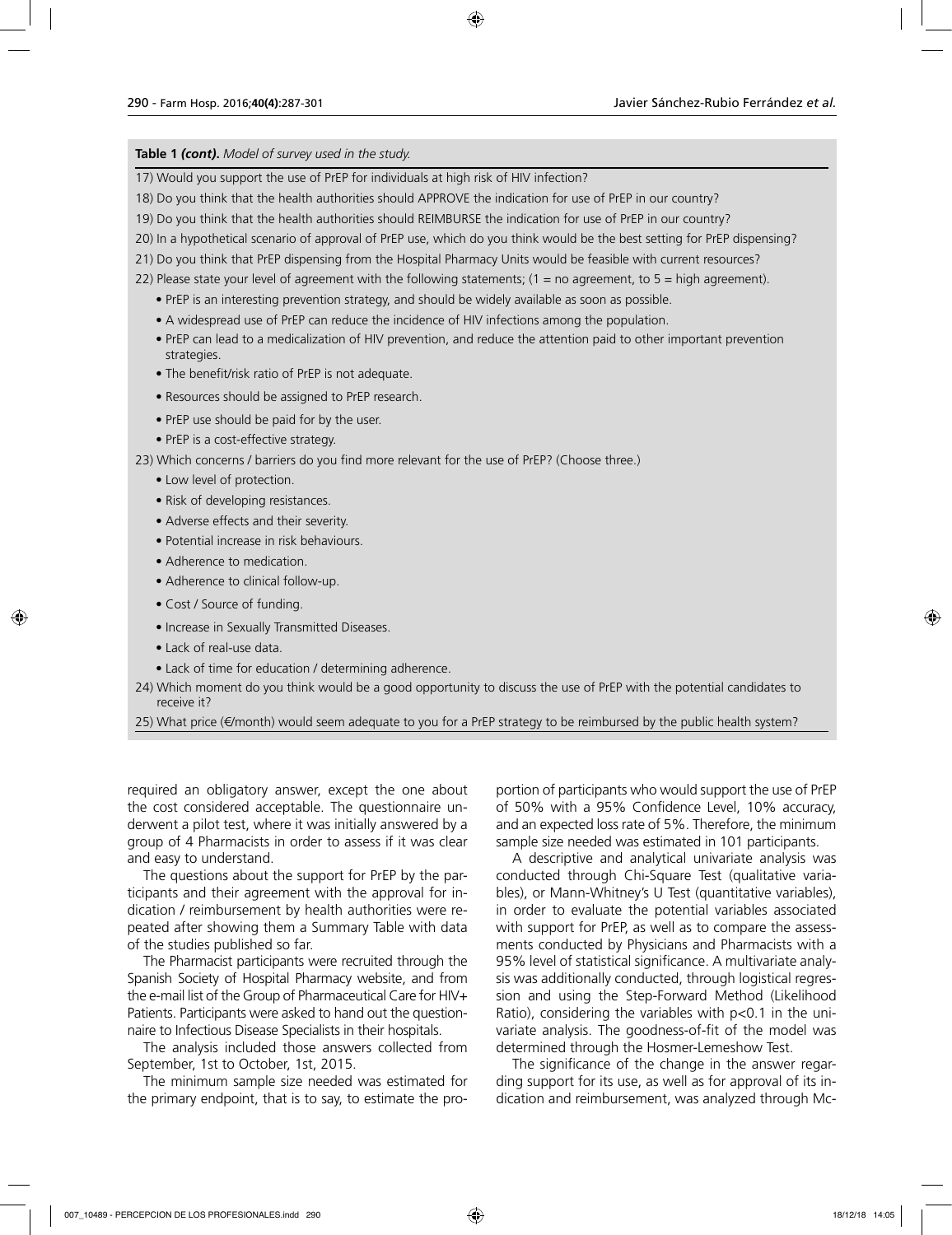Nemar Test, before and after receiving the information from the published data. The analyses were conducted using the SPSS statistical package, version 19.0.

#### **Results**

In total, 211 completed questionnaires were received, that were adequate for analysis. 80.1% (169) of participants were Pharmacists; of them 60.7% were female, and their age was (mean±SD) 39.6±10.1 years. Their mean experience with HIV patients was of 8.6±8.3 years. Regarding the employment status of the participants, the majority were hospital specialists (69.2%), followed by residents (17.0%), heads of department (9%), unemployed specialists (1.4%) and others (3.4%).

The distribution by autonomous communities was: Andalusia (13.7%), Aragon (4.7%), Asturias (0.5%), Cantabria (4.3%), Castille La Mancha (7.6%), Castille and León (2.4%), Catalonia (14.7%), Ceuta (0,5%), Community of Madrid (21.8%), Community of Valencia (9%), Extremadura (1.9%), Galicia (3.3%), Balearic Islands (3.3%), Canary Islands (1.9%), La Rioja (0.9%), Murcia (1.9%), Navarre (2.4%) and the Basque Country (5.2%).

Table 2 details the characteristics of the Physician and Pharmacist participants.

40.3% of them acknowledged that they had low / no familiarity with PrEP (46.2% for Pharmacists and 16.7% for Physicians; p< 0.01). Regarding their use of PreP, results are shown in Table 3.

The minimum efficacy in order to consider PrEP would be reasonable was 85.0±15.5% (82.6±12.1% for Physicians and  $85.6\pm15.0\%$  for Pharmacists;  $p= 0.02$ ).

The only variables associated with support for PrEP in the univariate analysis were: medical profession (OR=2.26 CI 95% 1.1-4.6; p=0.038) and the lower demand in the minimum rate of efficacy acceptable (difference of 10.5% CI 95% 6.9-14.1; p<0.001). In the multivariate analysis, the influence of the minimum percentage of efficacy considered acceptable was sustained (p<0.001), and not the one regarding profession (p=0.087). There was an adequate fit according to the Hosmer-Lemeshow Test (p>0.05),

Before receiving the information regarding the published studies, 45% of the participants answered that they would support the use of PrEP (40.2 % of Pharmacists vs. 64.3% Physicians; p=0.009), and 45.5% of them were in favour of approving the indication (42.0% of Pharmacists vs. 59.5% of Physicians; p=0,062); while 24.2% and 25.1% respectively had no formed opinion. Once they received the information, the percentages increased to 53.6% for support (49.7 % of Pharmacists vs. 69.0% of Physicians; p=0.038) and 56.9% for approval of the indication (53.8 % of Pharmacists vs. 69% of Physicians; p=0.108), while the proportion of undecided respondents decreased to 13.7% and 13.3% respectively. The change was statistically significant according to the McNemar Test (p=0.007 and p<0.001 respectively).

| Table 2. Characteristics of Physician and Pharmacist participants |                |                    |  |
|-------------------------------------------------------------------|----------------|--------------------|--|
|                                                                   | Physicians     | <b>Pharmacists</b> |  |
| n                                                                 | 42             | 169                |  |
| Age (mean $\pm$ SD)                                               | $49.8 \pm 8.9$ | $37.1 \pm 8.8$     |  |
| Gender (% of women)                                               | 31%            | 68%                |  |
| Years of experience with HIV (mean±SD)                            | $18.0 + 4.3$   | $6.5 \pm 6.4$      |  |
| Professional with specialized knowledge of HIV                    | 100%           | 83.4%              |  |
| Employment status:                                                |                |                    |  |
| Head of Department                                                | 21.4%          | 5.9%               |  |
| Hospital Specialist                                               | 73.8%          | 68.1%              |  |
| Resident                                                          | 2.4%           | 20.7%              |  |
| Unemployed Specialist                                             | $0\%$          | 1.8%               |  |
| Other                                                             | 2.4%           | 3.5%               |  |

|  |  |  |  | Table 3. Data on PrEP Use and Perceptions |
|--|--|--|--|-------------------------------------------|
|--|--|--|--|-------------------------------------------|

| Regarding PrEP                  | Physicians | <b>Pharmacists</b> | Total   | p*        |
|---------------------------------|------------|--------------------|---------|-----------|
| Has been asked by some user     | 50.0%      | 24.3%              | 29.4%   | $p=0.02$  |
| Has suggested its use           | 28.6%      | 5.9%               | 10.4%   | p<0.01    |
| Has prescribed / dispensed it   | 9.5%       | 6.5%               | 7.1%    | $p=0.730$ |
| Knows patients who have used it | 19%        | 13.0%              | $142\%$ | $p=0.451$ |

Chi-Square Test with a 95% statistical significance level.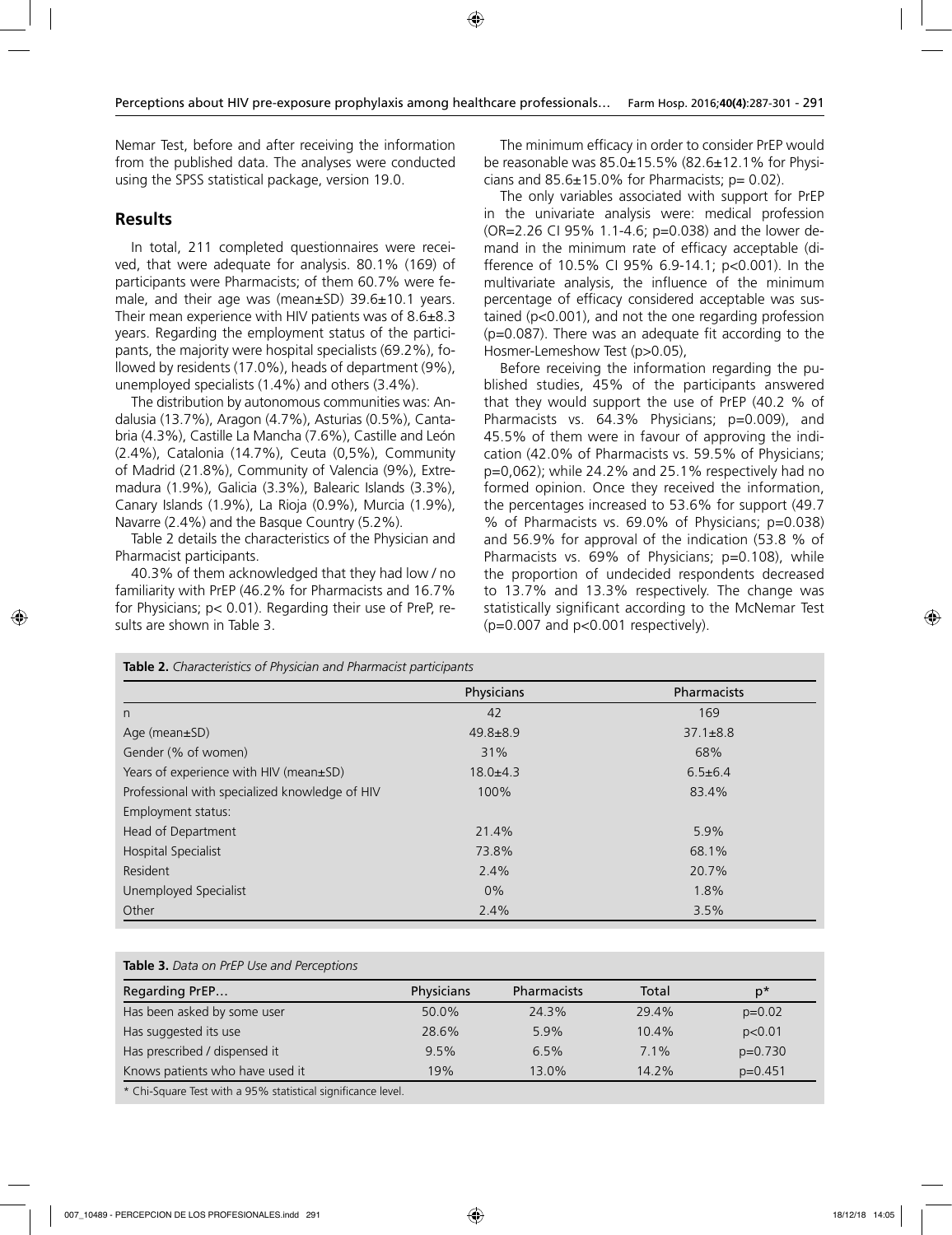

**Figure 1.** *Main barriers detected by Physicians and Pharmacists.*

Regarding reimbursement, the majority of respondents (84.4%) did not agree with reimbursement for this strategy (84.6% of Pharmacists vs. 83.3% of Physicians; p=0.838). When they became aware of the data from the studies, the proportion stayed at 81.5% (81.1 % for Pharmacists vs. 83.3% for Physicians; p=0.907), and no significant change was observed (p=0.180).

The main barriers mentioned for its use were: a potential increase in high-risk behaviours (24.1%), increase in STIs (sexually transmitted infections) (19.0%), risk of resistances (16.6%) and its cost (16.0%). Figure 1 shows in detail the main barriers detected by Physicians and Pharmacists.

Regarding the best setting for dispensing PrEP in the hypothetical scenario of approval and reimbursement by the health authorities, the results appear in Table 4.

A 65.4% of participants considered that it would not be feasible to dispense PrEP from the Hospital Pharmacy Units, given their current resources (54.8% of Physicians and 68% of Pharmacists), while only 18% of them considered it possible (19% of Physicians and 17.8% of Pharmacists). However, both Physicians and Hospital Pharmacists considered that the Hospital Pharmacy Unit is the most adequate point of care for dispensing PrEP.

Figure 2 shows the degree of agreement by participants for certain claims about PrEP, according to the pre-established Likert Scale.

The question about the adequate price  $(\epsilon/m$ onth) so that a PrEP strategy could be reimbursed by the public health system was answered by 110 participants (52.1%); the mean price suggested was  $95.4\pm87.2$  € per month.



**Figure 2.** *Level of agreement by participants with certain statements on PrEP.*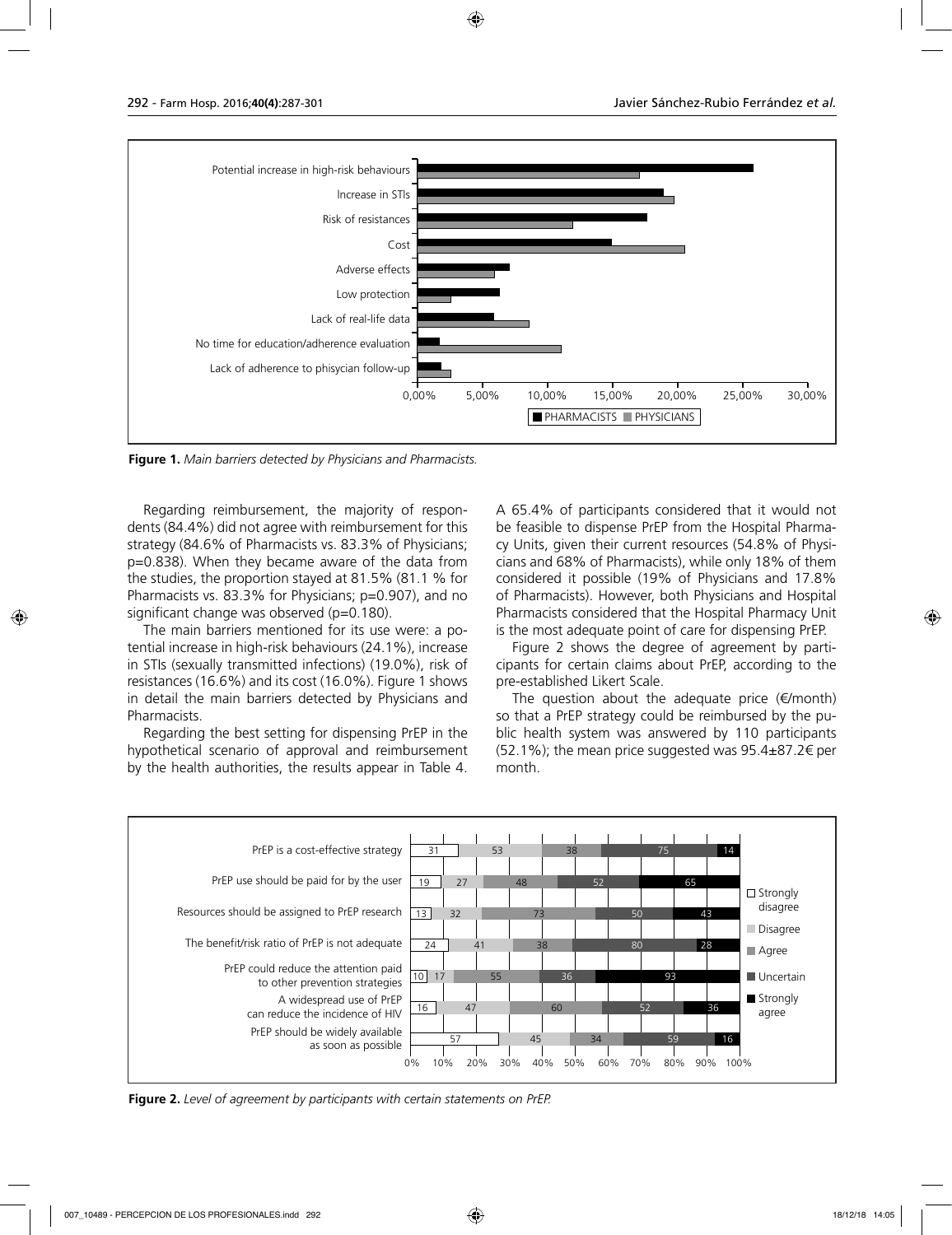|                           | Total | Physicians | <b>Pharmacists</b> |
|---------------------------|-------|------------|--------------------|
| Hospital Pharmacy         | 76.8% | 64.3%      | 80.5%              |
| Retail Pharmacy           | 11.9% | 14.3%      | 9.7%               |
| Primary Care              | 7.1%  | 14.3%      | 6.2%               |
| NGOs/Patient associations | 2.8%  | $0\%$      | 3.6%               |
| STD centres               | 0.9%  | 4.7%       | 0%                 |
| Specific centres          | 0.5%  | 2.4%       | $0\%$              |

## **Discussion**

The study presented has evaluated for the first time in our country the knowledge and perception by Physicians and Pharmacists about the HIV Pre-Exposure Prophylaxis. PrEP represents a strategy with increasing interest in the setting of the prevention of HIV transmission. For this reason, the *Center for Disease Control and Prevention* (CDC) recommends its use in risk groups<sup>9</sup>, after this indication was approved for the tenofovir/emtricitabine combination in the United States on July, 2012<sup>10</sup>. Though its use has been recently accepted in some European countries<sup>11</sup>, in Spain there are still no drugs with this approved indication. However, as shown in our study, this application of the therapy in healthy individuals is already being conducted in certain patients, as off-label or non-regulated use.

The PERPPRES Study (Perception of Pre-Exposure Prophylaxis among Healthcare Professionals in Spain) has evaluated for the first time in our country the level of support for PrEP by Physicians and Pharmacists. Yoong D *and col*<sup>8</sup> evaluated in 2013 the perception of Canadian Pharmacists regarding PrEP. In a similar way to these data presented, they found that the majority of participants supported their use; 69% of participants were in favour, compared with 49.7% in our country. However, this difference could be due to the higher number of Pharmacists not familiar with PrEP in our setting (46.2% vs. 6%).

Regarding Physicians, the majority would support its use, according to the outcomes obtained; the support is higher than among Pharmacists, and above the level of support obtained by other authors<sup>12</sup>.

On the other hand, it was observed that a higher knowledge of the published clinical trials led to a slight increase in the level of support by participants of the use of PrEP. Other studies have associated similarly the level of knowledge with the willingness to prescribe PrEP, pointing out that the education for potential providers of PrEP can be a key component for its future implementation<sup>13</sup>.

The main barriers detected coincide in a qualitative way with those stated by other authors<sup>14</sup>; it was considered that the most relevant barriers were those regarding the risk compensation / increase of STIs, potential development of resistances, and cost.

Risk compensation, that is to say, an increase in high-risk sexual behaviours, represents the Achilles' heel of prevention strategies<sup>15</sup> and one of the main concerns when faced with a potential widespread use of PrEP. However, data from the published studies suggest that, even though it is high, the frequency of this type of practices is not encouraged by the use of PrEP. On the other hand, there are still not enough real-practice data; and even though no significant differences have been found, it is worth pointing out that some PrEP users have declared having a higher number of unprotected relationships; therefore, it is necessary to implement complementary educational strategies, as well as an adequate follow-up which, on the other hand, could be used as an opportunity for STI screening<sup>16,17</sup>.

Regarding resistances, even though the studies demonstrate that their development during PrEP is low<sup>18</sup>, these could be selected in those individuals that initiate it during an unknown acute infection. In any case, selected resistances seem to decay rapidly after drug cessation; it is still not known whether this fact could have any clinical relevance during antiretroviral treatment<sup>19</sup>.

Another aspect that will undoubtedly be decisive in the potential implementation of PrEP is the cost associated to its use, and the potential reimbursement by public health systems. Even though the majority of participants were in favour of the use of PrEP and the approval of its indication, the majority opposed its reimbursement. Drugs used in PrEP represent a high cost; it has been estimated that the cost of its implementation for MSM at risk in Europe would be 9,100 million euros per year<sup>20</sup>. The price considered acceptable by participants indicates that this opinion could change if there was an eventual reduction in the price of the medications used, which allowed an escalation of the strategy to a significant group of population. In any case, as with any other healthcare technology, PrEP should be strictly analyzed from a cost-effectiveness point of view; because the cost of each infection prevented cannot be dismissed, if the chronic nature of this treatment is taken into account<sup>21</sup>.

Finally, the majority of participants agreed that the Hospital Pharmacy Unit would be the most adequate setting for dispensing this strategy, if implemented; on the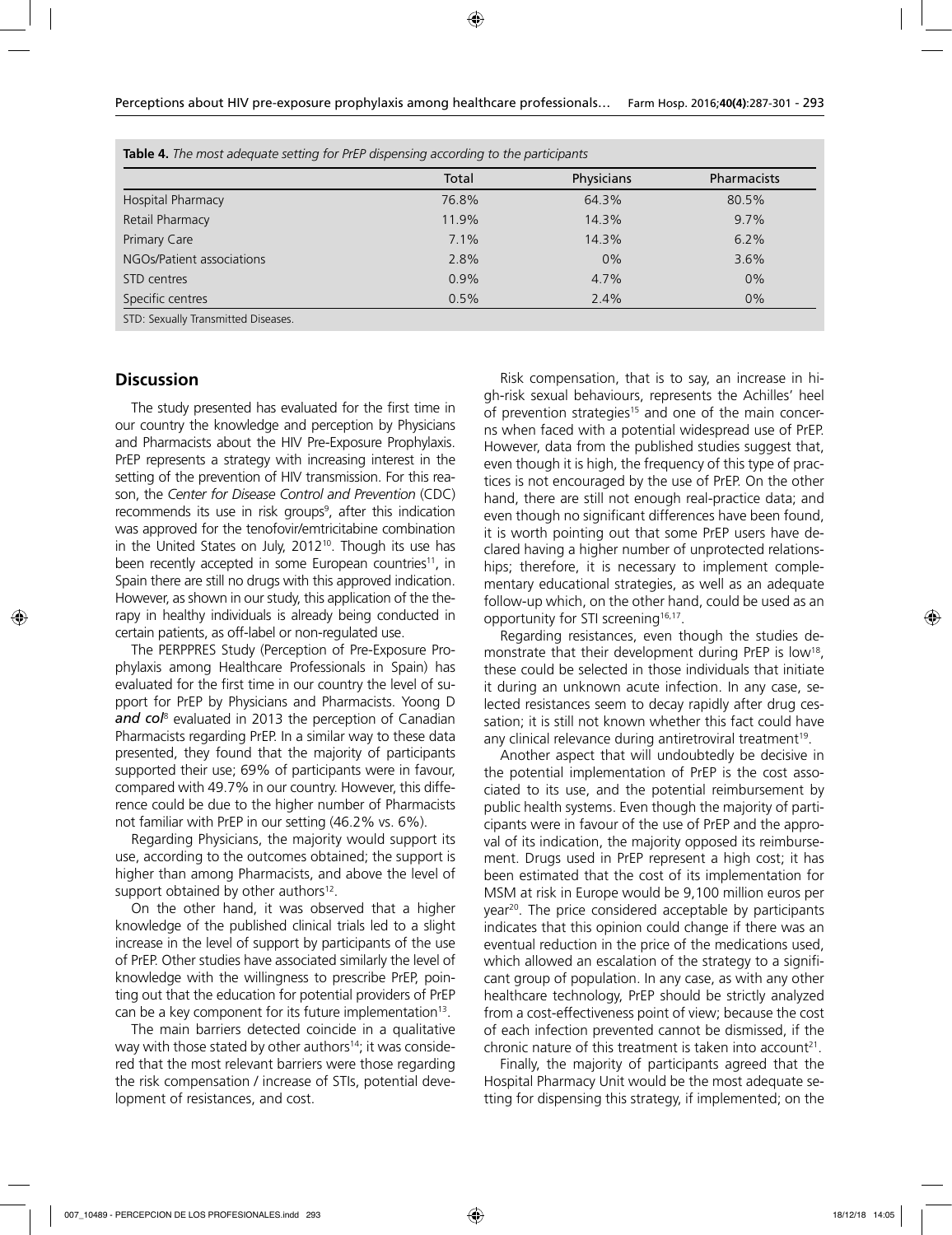other hand, it includes drugs that in our country must be dispensed from these settings. However, current resources were not considered sufficient in order to undertake this task; it was pointed out that a structural improvement was required previous to PrEP implementation.

As a limitation, given the methodology of the study, it was not possible to know the rate of response achieved, or the number of centres involved; and, on the other hand, the recruitment of Physicians was lower. In the "ORIGEN" study, Morillo *et al* identified 92 centres registered in the Spanish Society of Hospital Pharmacy that were dispensing antiretroviral medication<sup>22</sup>, which shows that the number of Pharmacist participants recruited can be highly representative of the professionals providing pharmaceutical care for HIV+ patients in our country.

On the other hand, the influence of the different political and social settings in the different Autonomous Communities was not taken into account.

## **Conclusions.**

More than half of the participants were familiar with PrEP; this knowledge was higher among Physicians. The majority would support the use of PrEP and the approval of its indication; while only a low proportion of them would be in favour of its reimbursement. In a hypothetical scenario of approval and reimbursement, the majority of respondents considered that Hospital Pharmacy Units would be the most adequate setting for its dispensing. Currently there is a low use of PrEP in real practice in our country.

## **Bibliography**

- 1. Vigilancia epidemiológica del VIH y sida en España. Actualización 30 de junio de 2015. Sistema de información sobre nuevos diagnósticos de VIH. Registro nacional de casos de sida. Dirección general de salud pública, calidad e innovación. Sistemas autonómicos de vigilancia epidemiológica. Centro nacional de epidemiología.
- 2. Baeten JM, Haberer JE, Liu AY, Sista N. Preexposure prophylaxis for HIV prevention: where have we been and where are we going? J Acquir Immune Defic Syndr. 2013 Jul;63 Suppl 2:S122-9.
- 3. Abdool Karim Q, Abdool Karim SS, Frohlich JA, Grobler AC, Baxter C, Mansoor LE, et al. CAPRISA 004 trial Group. Effectiveness and safety of tenofovir gel, an antiretroviral microbicide, for the prevention of HIV infection in women. Science. 2010 Sep 3;329(5996):1168-74.
- 4. Marrazzo JM, Ramjee G, Richardson BA, Gomez K, Mgodi N, Nair G, et al. VOICE Study Team.Tenofovir-based preexposure prophylaxis for HIV infection among African women. N Engl J Med. 2015 Feb 5;372(6):509-18.
- 5. Rees H, Delany-Moretlwe, Lombard C, Baron D, Panchia R, Myer L et al.. FACTS 001: a multi-centred phase III randomised, double-blind, placebo controlled trial of pericoital tenofovir 1% gel for HIV prevention in women. CROI 2015.
- 6. Spinner CD, Boesecke C, Zink A, Jessen H, Stellbrink HJ, Rockstroh JK, et al. HIV pre-exposure prophylaxis (PrEP): a review of current knowledge of oral systemic HIV PrEP in humans. Infection. 2016;44(2):151-8.
- 7. Marcus JL, Buisker T, Horvath T, Amico KR, Fuchs JD, Buchbinder SP et al. Helping our patients take HIV pre-exposure prophylaxis

(PrEP): a systematic review of adherence interventions. HIV Med. 2014 Aug;15(7):385-95.

- 8. Yoong D, Naccarato M, Sharma M, Wilton J, Senn H, Tan DH. Preparing for pre-exposure prophylaxis: perceptions and readiness of Canadian pharmacists for the implementation of HIV pre-exposure prophylaxis. Int J STD AIDS. 2016;27(8):608-16.
- 9. US Public Health Service. Preexposure Prophylaxis for the Prevention of HIV Infection in the United States – 2014 Clinical Practice Guideline. [citado Diciembre 2015]. Disponible en: http://www. cdc.gov/hiv/pdf/prepguidelines2014.pdf
- 10. FDA. Truvada® (emtricitabine/tenofovir disoproxil fumarate) Full prescribing information. [Cited December]. Available from: http://www. accessdata.fda.gov/drugsatfda\_docs/label/2012/021752s030lbl.pdf
- 11. Agence nationale de sécurité du médicament et des produits de santé (ANSM). Recommandation temporaire d'utilisation (RTU) Truvada (association fixe emtricitabine / fumarate de tenofovir disoproxil) 200 / 245 mg, comprimé pelliculé. Protocole de suivi des personnes traitees par truvada pour une prophylaxie pre-exposition au vih. 25 November 2015. [Cited January 2016]. Available from: http://ansm.sante.fr
- 12. Sharma M, Wilton J, Senn H, Fowler S, Tan DH. Preparing for PrEP: perceptions and readiness of canadian physicians for the implementation of HIV pre-exposure prophylaxis. PLoS One. 2014 Aug 18;9(8):e105283. doi: 10.1371/journal.pone.0105283. eCollection 2014.
- 13. Blumenthal J, Jain S, Krakower D, Sun X, Young J, Mayer K, et al. Knowledge is Power! Increased Provider Knowledge Scores Regarding Pre-exposure Prophylaxis (PrEP) are Associated with Higher Rates of PrEP Prescription and Future Intent to Prescribe PrEP. AIDS Behav. 2015 May;19(5):802-10.
- 14. Krakower D, Ware N, Mitty JA, Maloney K, Mayer KH. HIV providers' perceived barriers and facilitators to implementing pre-exposure prophylaxis in care settings: a qualitative study. AIDS Behav. 2014 Sep;18(9):1712-21.
- 15. Cassell MM, Halperin DT, Shelton JD, Stanton D. Risk compensation: the Achilles' heel of innovations in HIV prevention? BMJ. 2006 Mar 11;332(7541):605-7.
- 16. Marcus JL, Glidden DV, Mayer KH, Liu AY, Buchbinder SP, Amico KR, et al. No evidence of sexual risk compensation in the iPrEx trial of daily oral HIV preexposure prophylaxis. PLoS One. 2013 Dec 18;8(12):e81997. doi: 10.1371/journal.pone.0081997. eCollection 2013.
- 17. Scott HM, Klausner JD. Sexually transmitted infections and pre-exposure prophylaxis: challenges and opportunities among men who have sex with men in the US. AIDS Res Ther. 2016 Jan 19;13:5. doi: 10.1186/s12981-016-0089-8. eCollection 2016
- 18. Molina JM, Pintado C, Gatey C, Ponscarme D, Charbonneau P, Loze B. Challenges and opportunities for oral pre-exposure prophylaxis in the prevention of HIV infection: where are we in Europe? BMC Med. 2013; 11: 186. Published online 2013 August 23. doi: 10.1186/1741-7015-11-186.
- 19. Weis JF, Baeten JM, McCoy CO, Warth C, Donnell D, Thomas KK,et al. Preexposure prophylaxis-selected drug resistance decays rapidly after drug cessation. AIDS. 2016 Jan 2;30(1):31-5.
- 20. Kenyon CR, Osbak K. How many MSM in Europe could benefit from PrEP--a 9 billion Euro question? Int J STD AIDS. 2015 Nov;26(13):988-90.
- 21. Sánchez-Rubio Ferrández J, Martínez Sesmero JM. Profilaxis preexposición al vih: ¿un nuevo paradigma de prevención? Farm Hosp 2016 ;40(3):219-24.
- 22. Morillo-Verdugo R, Jiménez-Galán R, Ibarra Barrueta O, Martín Conde M, Margusino Framinan L, Illaro Uranga A. Situación actual de la estructura, procesos y resultados de la Atención Farmacéutica al paciente VIH en España. Proyecto origen. Farm Hosp. 2014; 38(2):89-99.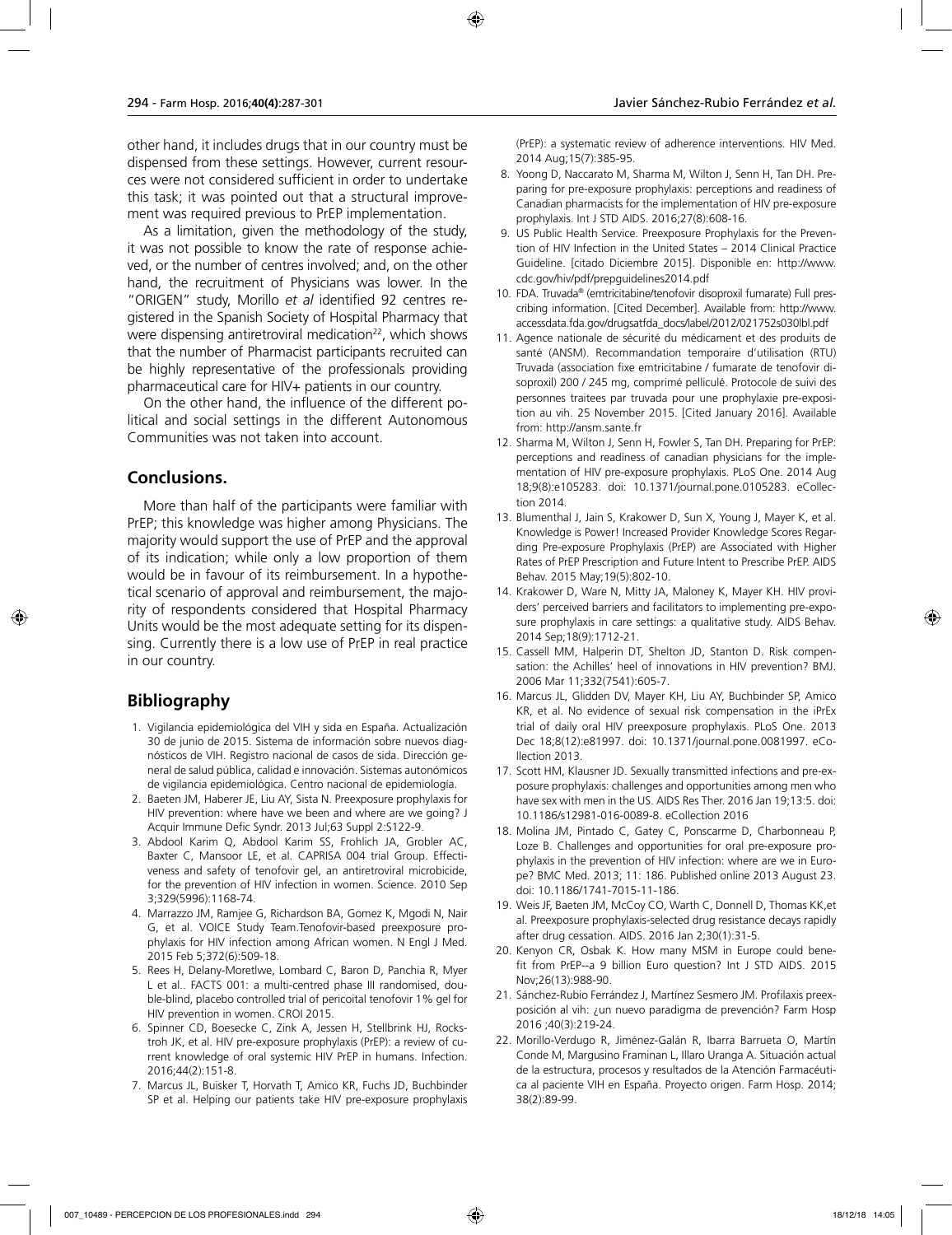## **Aportación a la literatura científica**

El estudio PERPPRES ha evaluado por primera vez en nuestro país el conocimiento y la percepción de los profesionales médicos y farmacéuticos sobre la profilaxis preexposición al VIH.

Los resultados obtenidos señalan que un alto porcentaje apoyaría el uso de esta estrategia pero aún existen dudas sobre su impacto sobre las conductas de riesgo, el desarrollo de enfermedades de transmisión sexual y resistencias, así como su financiación, que requieren de datos de práctica real.

#### **Introducción**

La infección por el virus de la inmunodeficiencia humana (VIH) continúa siendo un problema de salud de primera magnitud en nuestro país. Los datos más recientes sobre la vigilancia epidemiológica del VIH y sida en España señalan que, a pesar de los esfuerzos realizados, la tasa de nuevos diagnósticos continúa siendo elevada. Así, se alcanzaron los 7,25 casos por 100.000 habitantes en 2014, por encima de la media de la Unión Europea y de los países de Europa Occidental.

La vía de transmisión prioritaria es la vía sexual, especialmente en hombres que tienen sexo con hombres (HSH). Por este motivo, sin menoscabo de otras formas de transmisión, es necesario implantar y reforzar actuaciones eficaces para prevenir la transmisión por esta vía, adecuándolas a las circunstancias<sup>1</sup>.

La "profilaxis preexposición" (PrEP) consiste en la administración de fármacos antirretrovirales a individuos no infectados que tienen una elevada exposición o riesgo de contagio.

La idea de la profilaxis para reducir el riesgo de una enfermedad infecciosa está bien establecida, como por ejemplo en la quimioprofilaxis de la malaria en viajeros. La idea de que la PrEP podría reducir el riesgo de VIH surgió a partir de la prevención de la transmisión de madre a hijo del VIH con profilaxis antirretroviral y de los estudios en primates que mostraron que la PrEP ofrecía protección parcial o completa contra la infección<sup>2</sup>.

La prueba de concepto se obtuvo evaluando la eficacia del gel vaginal de tenofovir al 1%. Sin embargo, a pesar de los resultados positivos del ensayo CAPRISA0043 , dos estudios posteriores no confirmaron la eficacia del gel en la disminución de la tasa de transmisión<sup>4,5</sup>.

En cuanto al uso de agentes orales, se ha ensayado mayoritariamente la administración diaria de tenofovir/ emtricitabina (TDF/FTC), aunque también existen estudios sobre la administración únicamente de tenofovir o de TDF/FTC de manera pericoital. La reducción del riesgo relativo de transmisión ha variado en estos ensayos entre el 6 y 92%<sup>6</sup>. Sin embargo, entre los pacientes con altos niveles de adherencia, los resultados son más con-

sistentes7 , convirtiendo la PrEP en una estrategia de gran interés en la lucha futura contra la infección por el VIH.

Sin embargo, la aplicación de la PrEP acaba apenas de empezar o está siendo considerada, siendo por el momento, hasta que finalice la evaluación por parte de la EMA (European Medicines Agency), un uso no aprobado de la medicación antirretroviral en nuestro país. La implementación futura de este tipo de medidas de prevención necesitará sin duda del establecimiento de un marco asistencial adecuado en el que colaboren diferentes agentes sanitarios.

El objetivo del presente estudio es determinar en el momento actual el grado de apoyo, conocimientos y percepciones respecto a la PrEP de los médicos infectólogos y farmacéuticos hospitalarios en España.

#### **Métodos**

Se diseñó un estudio de corte transversal mediante una encuesta anónima "on-line" a través de la herramienta "Google Drive®" de 31 ítems relativos a datos sociodemográficos, situación laboral/experiencia, grado de conocimiento sobre la PrEP, uso, opiniones, barreras detectadas para la implementación y aspectos financieros. La encuesta se basó en la realizada por Yoong D y col<sup>s</sup> incluyó preguntas dicotómicas, multirrespuesta y de escala tipo Likert (1=nada de acuerdo y 5=muy de acuerdo). Las preguntas formuladas se muestran en la tabla 1. Todas las preguntas fueron de respuesta obligatoria salvo la referente al coste considerado aceptable. El cuestionario fue sometido a una prueba piloto siendo realizado en primer lugar por un grupo de 4 farmacéuticos para evaluar la claridad y la comprensión del mismo.

Las preguntas sobre el apoyo del participante a la PrEP y su acuerdo con la aprobación de indicación/financiación por parte de las autoridades sanitarias se repitieron después de mostrar al encuestado una tabla resumen con los datos de los estudios publicados hasta el momento.

Los participantes farmacéuticos se reclutaron a través de la página web de Sociedad Española de Farmacia Hospitalaria y mediante la lista de correo electrónico del Grupo de Atención Farmacéutica al paciente VIH positivo. Se pidió a los participantes que distribuyeran el cuestionario entre médicos infectólogos en sus hospitales.

Se analizaron respuestas recogidas del 1 de septiembre al 1 de octubre de 2015.

El tamaño de muestra mínimo necesario se calculó para el objetivo principal, es decir, estimar una proporción de participantes que apoyaran el uso de PrEP del 50% con un nivel de confianza del 95%, una precisión del 10% y una proporción esperada de pérdidas del 5%. Por lo tanto el tamaño muestral mínimo necesario se estimó en 101 participantes.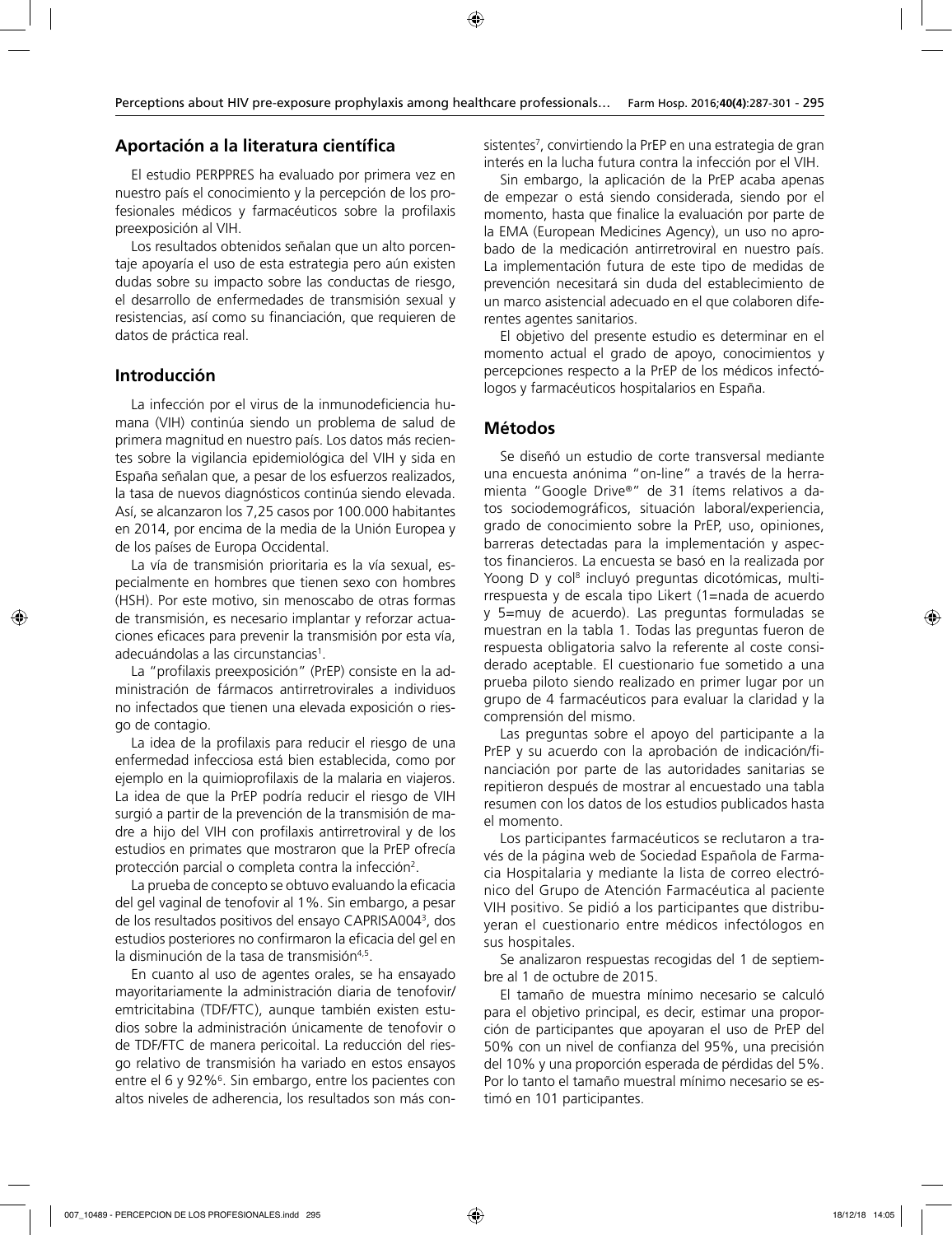**Tabla 1.** *Modelo de encuesta utilizado en el estudio*

1) ¿Cuál es su edad?

2) ¿En qué Comunidad Autónoma ejerce?

- 2) ¿Es usted médico o farmacéutico?
- 4) ¿Cuántos años lleva trabajando en atención al paciente VIH?
- 5) ¿Cuál es su sexo?
- 6) ¿Cuál de los siguientes define mejor tu situación laboral actual?

7) Señale su grado de acuerdo con esta afirmación: Me identifico como un profesional con conocimientos especializados en el cuidado del paciente VIH positivo. Puntúe del 1 (nada de acuerdo) al 5 (totalmente de acuerdo).

La PrEP (Profilaxis PRE-EXPOSICIÓN) es una intervención biomédica contra el VIH en la cual personas VIH NEGATIVAS toman medicamentos anti VIH para evitar contraer la infección. PrEP se inicia ANTES DE LA EXPOSICIÓN al VIH

- 8) ¿En qué grado está familiarizado con la profilaxis preexposición en el campo del VIH? Puntúe del 1 (nada familiarizado) al 5 (muy familiarizado).
- 9) ¿Ha sido preguntado respecto a la PrEP por algún usuario del sistema de salud en el último año?
- 10) ¿Ha sugerido el uso de PrEP alguna vez?
- 11) ¿Ha dispensado/prescrito fármacos para su uso en PrEP fuera del ámbito de los ensayos clínicos?
- 12) ¿Conoce a pacientes en España que la hayan utilizado?
- 13) Con sus conocimientos actuales sobre la PrEP, ¿apoyaría su uso en individuos con conductas de alto riesgo de infección por VIH?
- 14) ¿Qué % mínimo de eficacia aceptaría para considerar razonable el uso de PrEP en personas seronegativas?
- 15) ¿Cree que las autoridades reguladoras deberían APROBAR la indicación del uso de PrEP en nuestro país?
- 16) Considerando que el uso de tenofovir/emtricitabina diario supone de 364 a 410€/mes,¿cree que las autoridades reguladoras deberían FINANCIAR la indicación del uso de PrEP en nuestro país?

La eficacia de la PrEP se ha evaluado ensayos clínicos donde ha demostrado una protección parcial contra la infección, mejorando los resultados en aquellos pacientes adherentes. En Julio de 2012, Truvada (emtricitabina+tenofovir) recibió la aprobación de la FDA para este uso. Teniendo en cuenta los resultados de los principales estudios que se muestran a continuación:

| Study                   | Population                          | Intervention            | <b>Overall Risk</b><br>Reduction | <b>Risk Reduction in</b><br><b>Adherent Patients</b> |
|-------------------------|-------------------------------------|-------------------------|----------------------------------|------------------------------------------------------|
| <b>PROUD</b>            | <b>HSH</b>                          | TDF/FTC oral diario     | 86%<br>(CI 95%; 58-96%)          | <b>ND</b>                                            |
| <b>IPERGAY</b>          | <b>HSH</b>                          | TDF/FTC oral pericoital | 86%<br>(CI 95%; 40-99%)          | <b>ND</b>                                            |
| iPrEX                   | HSH y transexual                    | TDF/FTC oral diario     | 44%<br>CI 95%; 15-63%)           | 92%                                                  |
| Partners PrEP           | Parejas heterosexuales              | TDF/FTC oral diario     | 75%<br>(CI 95%; 55-87%)          | 90%                                                  |
|                         | serodiscordantes                    | TDF oral diario         | 67%<br>CI 95%; 44-81%)           | 86%                                                  |
| TDF <sub>2</sub>        | Hombres y mujeres<br>heterosexuales | TDF/FTC oral diario     | 62%<br>(CI 95%; 17-78%)          | 78%                                                  |
| Bangkok Tenofovir Study | Usuarios a drogas<br>parenterales   | TDF oral diario         | 49%<br>(CI 95%; 10-72%)          | 70%                                                  |
| FEM-PrEP                | Mujeres                             | TDF/FTC oral diario     | 6%<br>(CI 95%; -52;41%)          | <b>ND</b>                                            |
| <b>VOICE</b>            | Mujeres                             | TDF gel diario          | 15%<br>(CI 95%; 20;40%)          | 66%                                                  |
| CAPRISA004              | Mujeres                             | TDF gel pericoital      | 39%<br>(CI 95%; -6-60%           | 74%                                                  |
| $ND - No$ disponible    |                                     |                         |                                  |                                                      |

ND = No disponible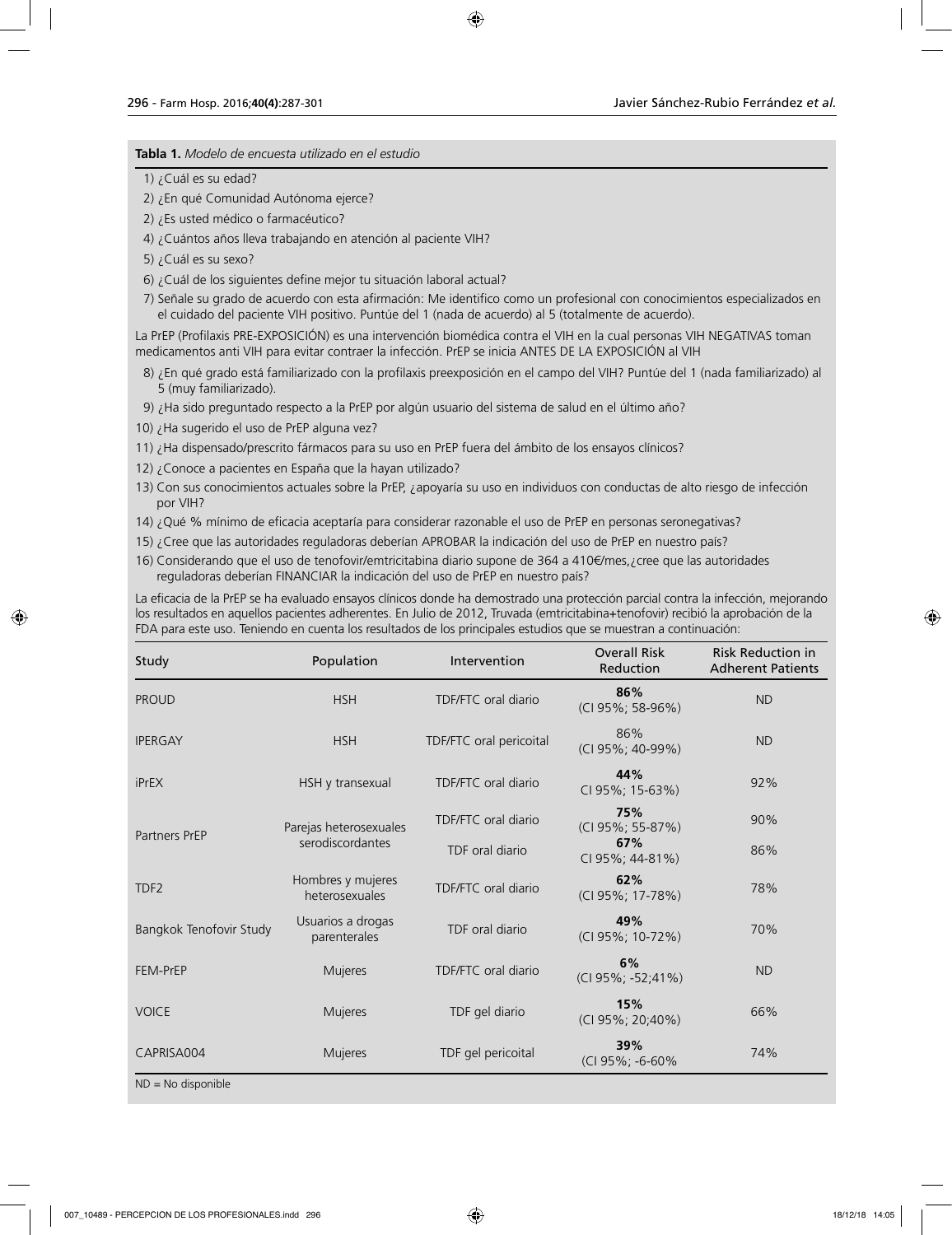#### **Tabla 1** *(cont)***.** *Modelo de encuesta utilizado en el estudio*

- 17) ¿Apoyaría el uso de PrEP en individuos con alto riesgo de infección por VIH?
- 18) ¿Cree que las autoridades reguladoras deberían APROBAR la indicación del uso de PreP en nuestro país?
- 19) ¿Cree que las autoridades reguladoras deberían FINANCIAR la indicación del uso de PreP en nuestro país?
- 20) ¿En un hipotético escenario de aprobación del uso de PrEP, cuál cree que sería el mejor lugar para la dispensación de la PrEP?
- 21) ¿Cree que la dispensación de la PrEP desde los Servicios de Farmacia de Hospital sería factible con los recursos actuales?
- 22) Señale su grado de acuerdo con las siguientes afirmaciones: (1 nada de acuerdo a 5 muy de acuerdo):
	- La PrEP es una estrategia de prevención interesante y debería hacerse disponible de manera generalizada lo más pronto posible.
	- La generalización del uso de PrEP puede disminuir la incidencia de infecciones por VIH en la población.
	- La PrEP puede conllevar la medicalización de la prevención del HIV y disminuir la atención sobre otras importantes estrategias de prevención.
	- La relación beneficio/riesgo de la PrEP no es adecuada.
	- Deben destinarse recursos a la investigación de la PrEP.
	- El uso de PrEP debería ser costeado por el usuario.
	- La PrEP es una estrategia coste-efectiva.
- 23) ¿Qué preocupaciones/barreras le parecen más relevantes para el uso de PrEP? (Elija tres)
	- Nivel de protección bajo.
	- Riesgo de desarrollo de resistencias.
	- Efectos adversos y su severidad.
	- Potencial de aumento de conductas de riesgo.
	- Adherencia a la medicación.
	- Adherencia al seguimiento médico.
	- Coste/ Fuente de financiación.
	- Aumento de Enfermedades de Transmisión Sexual.
	- Faltan datos de uso real.
	- Falta de tiempo para educación/determinación adherencia.
- 24) ¿Qué momento cree que podría suponer una buena oportunidad para discutir el uso de PrEP con los posibles candidatos a recibirla?
- 25) ¿Qué precio (€/mes) le parecería adecuado para que una estrategia de PrEP fuera financiada por el sistema público?

Se realizó un análisis descriptivo y analítico univariante mediante una prueba Chi-cuadrado (variables cualitativas) o U de Mann-Whitney (cuantitativas) para evaluar las posible variables relacionadas con el apoyo a la PrEP así como comparar las valoraciones realizadas por los profesionales médicos y farmacéuticos con un nivel de significación estadística del 95%. Adicionalmente se realizó un análisis multivariante mediante regresión logística por el método de pasos hacia delante (razón de verosimilitud) considerando las variables con p<0,1 en el análisis univariante. La bondad de ajuste del modelo se determinó mediante el test de Hosmer-Lemeshow.

Se analizó la significación del cambio en la respuesta para el apoyo al uso, aprobación de la indicación y financiación antes y después de recibir la información de los estudios publicados mediante la prueba de McNemar. Los análisis se realizaron utilizando el paquete estadístico SPSS versión 19.0.

#### **Resultados**

Se recibieron un total 211 cuestionarios completos analizables. El 80,1% (169) de los participantes fueron farmacéuticos, el 60,7% mujeres y la edad (media±SD) 39,6±10,1 años. La experiencia media con pacientes VIH fue de 8,6±8,3 años. En cuanto a la situación laboral de los participantes, la mayoría eran adjuntos (69,2%), seguido por residentes (17,0%), jefes de servicio (9%), especialistas en paro (1,4%) y otros (3,4%).

La distribución por comunidades autónomas fue: Andalucía (13,7%), Aragón (4,7%), Asturias (0,5%), Cantabria (4,3%), Castilla La Mancha (7,6%), Castilla y León (2,4%), Cataluña (14,7%), Ceuta (0,5%), Comunidad de Madrid (21,8%), Comunidad Valenciana (9%), Extremadura (1,9%), Galicia (3,3%), Islas Baleares (3,3%), Islas Canarias (1,9%), La Rioja (0,9%), Murcia (1,9%), Navarra (2,4%) y País Vasco (5,2%).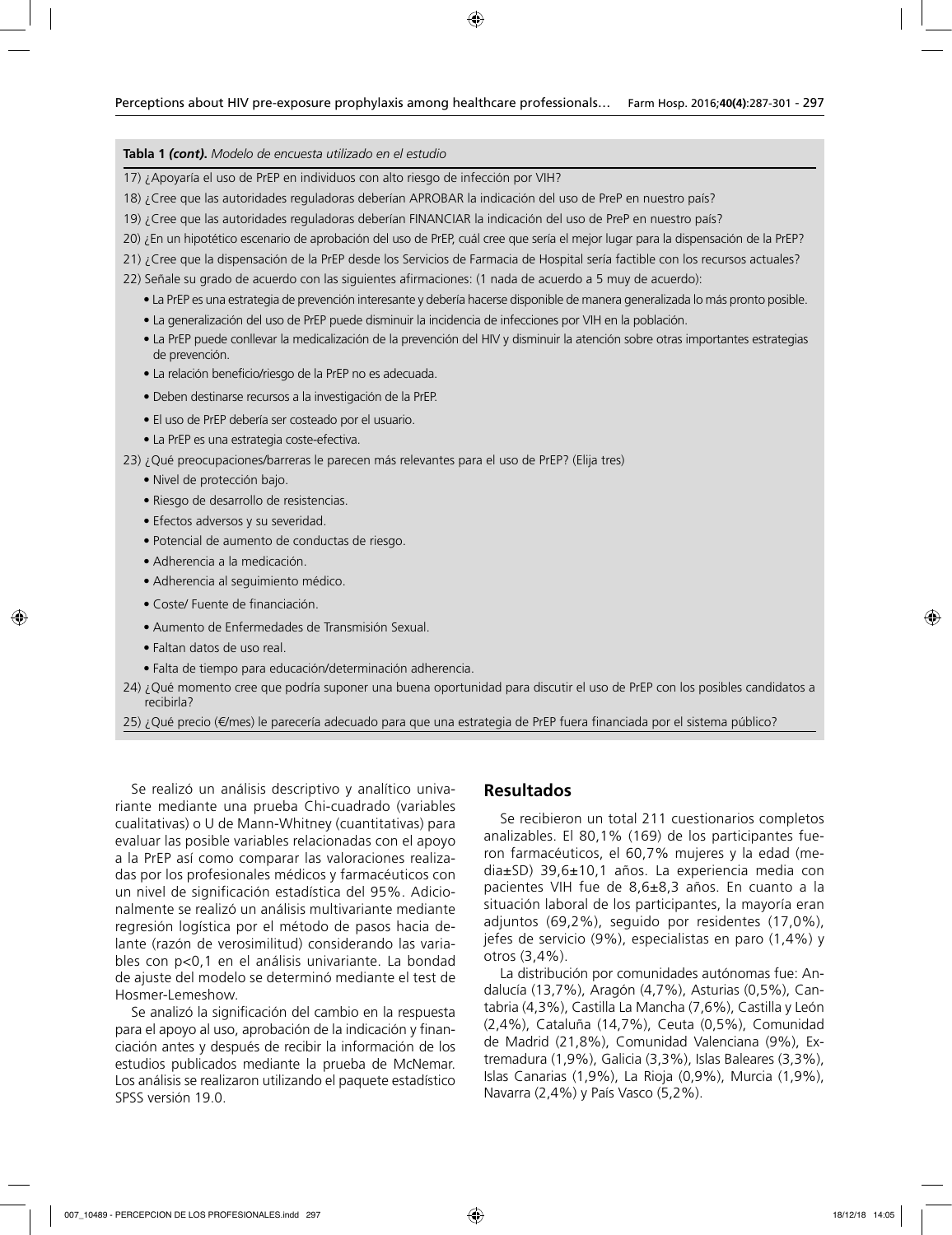En la tabla 2 se detallan las características de los participantes médicos y farmacéuticos.

El 40,3% reconocieron estar nada/poco familiarizados con la PrEP (46,2% farmacéuticos y 16,7% médicos; p< 0,01). Con respecto al uso de PreP los resultados se muestran en la tabla 3.

La eficacia mínima para considerar razonable la PrEP fue 85,0±15,5% (82,6±12,1% médicos y 85,6±15,0% farmacéuticos; p= 0,02).

Las únicas variables relacionadas con el apoyo a la PrEP en el análisis univariante fueron: profesión médica (OR=2,26 IC95% 1,1-4,6; p=0,038) y la menor exigencia en el porcentaje mínimo de eficacia aceptable (diferencia 10,5% IC95% 6,9-14,1; p<0,001). En el análisis multivariante se mantuvo la influencia del porcentaje mínimo de eficacia aceptable (p<0,001) y no la de la profesión (p=0,087). El ajuste según el test de Hosmer y Lemeshow fue adecuado (p>0,05)

Antes de recibir la información con respecto a los estudios publicados, un 45% de los encuestados respondió afirmativamente a que apoyaría el uso de PrEP (40,2 % farmacéuticos vs, 64,3% médicos; p=0,009), y el 45,5% fue partidario de aprobar la indicación (42,0% farmacéuticos vs, 59,5% médicos; p=0,062), mientras que un 24,2% y 25,1% respectivamente no tenían una opinión formada. Una vez recibida la información, los porcentajes aumentaron al 53,6% para el apoyo (49,7 % farmacéuticos vs, 69,0% médicos; p=0,038) y el 56,9% para la aprobación de la indicación (53,8 % farmacéuticos vs, 69% médicos; p=0,108), mientras que los indecisos disminuyeron al 13,7% y 13,3% respectivamente. El cambio fue estadísticamente significativo según el test de McNemar (p=0,007 y p<0,001 respectivamente).

Respecto a la financiación, la mayoría (84,4%) no estuvieron de acuerdo en financiar la estrategia (84,6% farmacéuticos vs, 83,3% médicos; p=0,838). Una vez conocidos los datos de los estudios el porcentaje se mantuvo en el 81,5% (81,1 % farmacéuticos vs, 83,3% médicos; p=0,907), sin que se observara un cambio significativo (p=0,180).

Las principales barreras para la utilización señaladas fueron: aumento potencial de conductas de riesgo (24,1%), aumento de ITS (infecciones de transmisión sexual) (19,0%), riesgo de resistencias (16,6%) y el coste (16,0%). En la Figura 1 se muestran de manera detallada las principales barreras detectadas por médicos y farmacéuticos.

En cuanto al mejor lugar para la dispensación de la PrEP en un hipotético escenario de aprobación y financiación por parte de las autoridades sanitarias, los resultados se muestran en la tabla 4. Un 65,4% de los participantes consideraron que dispensación de la PrEP desde los Servicios de Farmacia de Hospital no sería factible con los recursos actuales (54,8% de los médicos y 68% de los farmacéuticos), mientras que sólo lo consideraron posible un 18% (19% de los médicos y 17,8%

| Tabla 2. Características de los participantes médicos y farmacéuticos |                |                |  |  |
|-----------------------------------------------------------------------|----------------|----------------|--|--|
|                                                                       | <b>Médicos</b> | Farmacéuticos  |  |  |
| n                                                                     | 42             | 169            |  |  |
| Edad (media $\pm$ SD)                                                 | $49,8 \pm 8,9$ | $37.1 \pm 8.8$ |  |  |
| Sexo (% mujer)                                                        | 31%            | 68%            |  |  |
| Años experiencia VIH (media±SD)                                       | $18,0{\pm}4,3$ | $6,5+6,4$      |  |  |
| Profesional con conocimientos especializados VIH                      | 100%           | 83,4%          |  |  |
| Situación laboral:                                                    |                |                |  |  |
| Jefe de Servicio                                                      | 21,4%          | 5,9%           |  |  |
| Adjunto                                                               | 73,8%          | 68,1%          |  |  |
| Residente                                                             | 2,4%           | 20,7%          |  |  |
| Especialista en paro                                                  | $0\%$          | 1,8%           |  |  |
| Otros                                                                 | 2,4%           | 3.5%           |  |  |

**Tabla 3.** *Datos sobre la utilización y percepciones sobre la PrEP*

| Respecto a la PrEP                    | <b>Médicos</b> | <b>Farmacéuticos</b> | Total | $p^*$     |
|---------------------------------------|----------------|----------------------|-------|-----------|
| Ha sido preguntado por algún usuario  | 50,0%          | 24,3%                | 29.4% | $p=0,02$  |
| Ha sugerido su uso                    | 28,6%          | 5,9%                 | 10.4% | p<0.01    |
| La ha prescrito/dispensado            | 9.5%           | 6.5%                 | 7.1%  | $p=0.730$ |
| Conoce pacientes que la han utilizado | 19%            | 13.0%                | 14.2% | $p=0.451$ |

\* Prueba Chi-cuadrado con un nivel de significación estadística del 95%.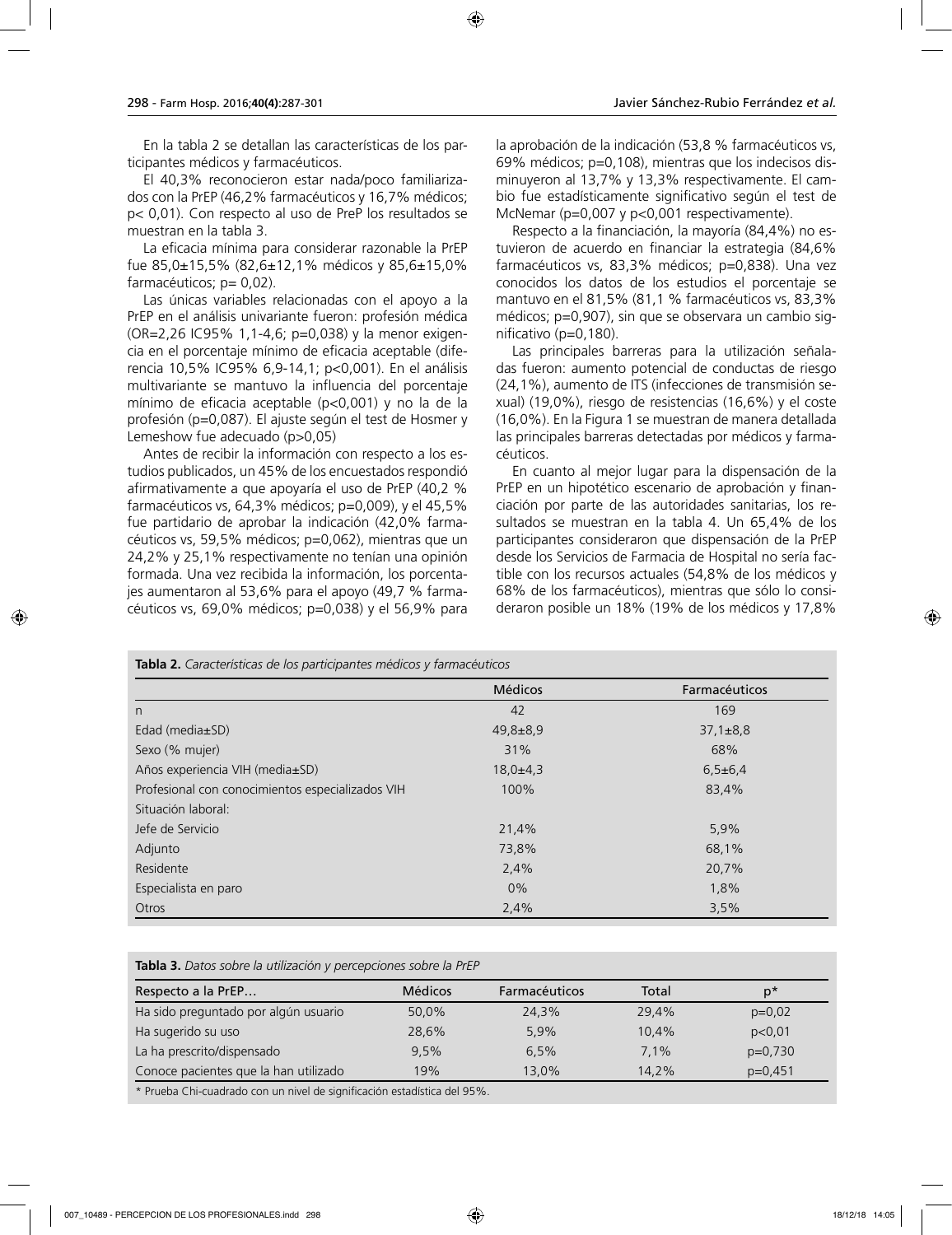

**Figura 1.** *Principales barreras detectadas por médicos y farmacéuticos.*

de los farmacéuticos). No obstante, tanto médicos como farmacéuticos hospitalarios consideraron que el Servicio de Farmacia Hospitalaria es el punto asistencial más adecuado para la dispensación de la PrEP.

En la Figura 2 se muestra el grado de acuerdo de los participantes con determinadas afirmaciones sobre la PrEP según la escala Likert preestablecida.

La cuestión sobre el precio (€/mes) adecuado para que una estrategia de PrEP fuera financiada por el sistema público fue contestada por 110 participantes (52,1%) siendo el precio medio propuesto 95,4±87,2€ al mes.

#### **Discusión**

El estudio presentado ha evaluado por primera vez en nuestro país el conocimiento y la percepción de los profesionales médicos y farmacéuticos sobre la profilaxis preexposición al VIH. La PrEP constituye una estrategia de interés creciente en el ámbito de la prevención de la transmisión del VIH. Por este motivo el *Center for Disease Control and Prevention* (CDC) recomienda su utilización en grupos de riesgo<sup>9</sup>, tras haber sido aprobada esta indicación para la combinación de tenofovir/emtricitabina en Estados Unidos en julio de 2012<sup>10</sup>. Aunque recientemente ha sido aceptado su uso en algún país del entorno europeo<sup>11</sup>, en España aún no existen fármacos con la indicación reconocida. Sin embargo, como muestra nuestro estudio, esta aplicación de la terapia en individuos sanos ya se está llevando a cabo en determinados pacientes como uso fuera de indicación o no regulado.

El estudio PERPPRES (Percepción sobre la profilaxis preexposición entre profesionales sanitarios en España) ha evaluado por primera vez en nuestro país el grado de respaldo a la PrEP por parte de los profesionales sanita-



**Figura 2.** *Grado de acuerdo de los participantes con determinadas afirmaciones sobre la PrEP.*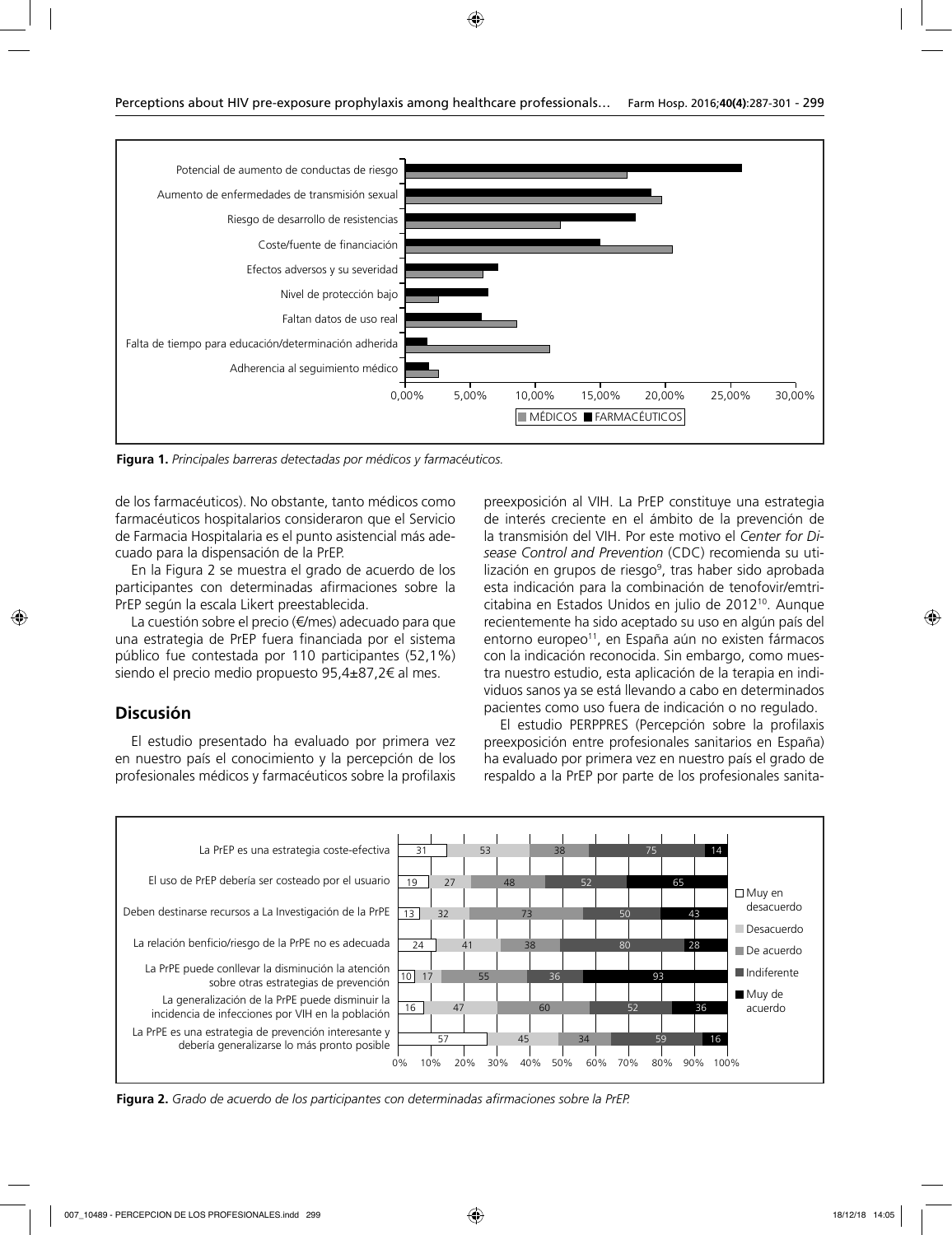|                                | Total | <b>Médicos</b> | Farmacéuticos |
|--------------------------------|-------|----------------|---------------|
| Farmacia de Hospital           | 76,8% | 64,3%          | 80,5%         |
| Oficina de Farmacia            | 11,9% | 14,3%          | 9.7%          |
| Atención Primaria              | 7.1%  | 14,3%          | 6,2%          |
| ONGs/Asociaciones de pacientes | 2,8%  | $0\%$          | 3,6%          |
| Centros de ETS                 | 0,9%  | 4,7%           | $0\%$         |
| Centros específicos            | 0.5%  | 2,4%           | $0\%$         |

rios médicos y farmacéuticos. Yoong D y col<sup>s</sup> evaluaron en 2013 la percepción de los farmacéuticos canadienses con respecto a la PrEP.

De manera similar a los datos presentados, encontraron que la mayoría respaldaba su utilización con un 69% de los participantes a favor en comparación al 49,7% en nuestro país. Esta diferencia sin embargo puede deberse al mayor número de farmacéuticos no familiarizados con la PrEP en nuestro entorno (46,2% vs. 6%).

En cuanto a los profesionales médicos la mayoría apoyarían su uso según los resultados obtenidos, siendo mayor el apoyo que entre los farmacéuticos y por encima del grado de respaldo obtenido por otros autores<sup>12</sup>.

Por otro lado, se observó que un mayor conocimiento de los ensayos publicados aumentó ligeramente el grado de apoyo de los participantes a la utilización de PrEP. Otros estudios han relacionado de manera similar el grado de conocimiento con la disposición a la prescripción de PrEP señalando que la educación de los proveedores potenciales de PrEP puede resultar un componente clave para su implantación en el futuro<sup>13</sup>.

Las principales barreras detectadas coinciden cualitativamente con las señaladas por otros autores<sup>14</sup>, debiendo reseñarse que se consideraron como más relevantes las relativas a la compensación de riesgo/aumento de ITS, el posible desarrollo de resistencias y el coste.

La compensación del riesgo, es decir, un aumento de los comportamientos sexuales de riesgo, constituye el talón de Aquiles de las estrategias de prevención<sup>15</sup> y una de las principales preocupaciones ante una posible generalización del uso de la PrEP. Sin embargo, los datos de los estudios publicados sugieren que, aunque elevada, la frecuencia de este tipo de prácticas no se ve favorecida por el uso de PrEP. Sin embargo, los datos de práctica real aún resultan escasos, y si bien no se han encontrado diferencias significativas, cabe reseñar que algunos usuarios de PrEP han declarado un mayor número de relaciones desprotegidas, por lo que es necesaria la aplicación de estrategias educativas complementarias así como un adecuado seguimiento que, por otro lado, sea asumido como una oportunidad para el despistaje de ITS<sup>16,17</sup>.

En cuanto a las resistencias, aunque los estudios demuestran que su desarrollo es escaso durante la PrEP18, podrían seleccionarse en aquellos individuos que la inicien durante una infección aguda no conocida. En cualquier caso, las resistencias seleccionadas parecen decaer rápidamente tras la suspensión de los fármacos sin que aún se conozca si este hecho puede tener relevancia clínica durante el tratamiento antiretroviral19.

Otro de los aspectos que sin duda resultará determinante en la posible implantación de la PrEP es el coste asociado a su uso y su posible financiación por los sistemas sanitarios públicos. Aunque la mayoría de encuestados fue favorable a la utilización de PrEP y la aprobación de la indicación, la mayoría fue contraria a su financiación. Los fármacos empleados en la PrEP presentan un coste elevado, estimándose en 9.100 millones de euros anuales el coste de su implantación para los HSH de riesgo en Europa20. El precio considerado aceptable por los encuestados señala que esta opinión podría cambiar ante una eventual reducción del precio de los medicamentos empleados que permitieran escalar la estrategia a un grupo poblacional significativo. En cualquier caso, como cualquier otra tecnología sanitaria, la PrEP deberá analizarse de manera rigurosa desde el prisma del coste-efectividad pues el coste de cada infección evitada no es nada desdeñable si se tiene en cuenta el carácter crónico del tratamiento<sup>21</sup>.

Por último, la mayoría de participantes coincidieron en que el Servicio de Farmacia de Hospital sería el lugar más adecuado para la dispensación en caso de aplicarse esta estrategia, que por otro lado, incluye fármacos de uso hospitalario que deben dispensarse desde estas estructuras. Sin embargo, no se consideraron suficientes los recursos actuales para acometer esta tarea, señalando la necesidad de mejora estructural de manera previa a la implantación de la PrEP.

Como limitación, dada la propia metodología del estudio, no se pudo conocer la tasa de respuesta obtenida ni el número de centros participantes y, por otro lado, el reclutamiento de médicos fue menor. Morillo et al identificaron en el estudio "origen" 92 centros registrados en la Sociedad Española de Farmacia Hospitalaria que dispensaban medicación antirretroviral<sup>22</sup>, lo que señala que el número de participantes farmacéuticos obtenido puede ser altamente representativo de los profesionales